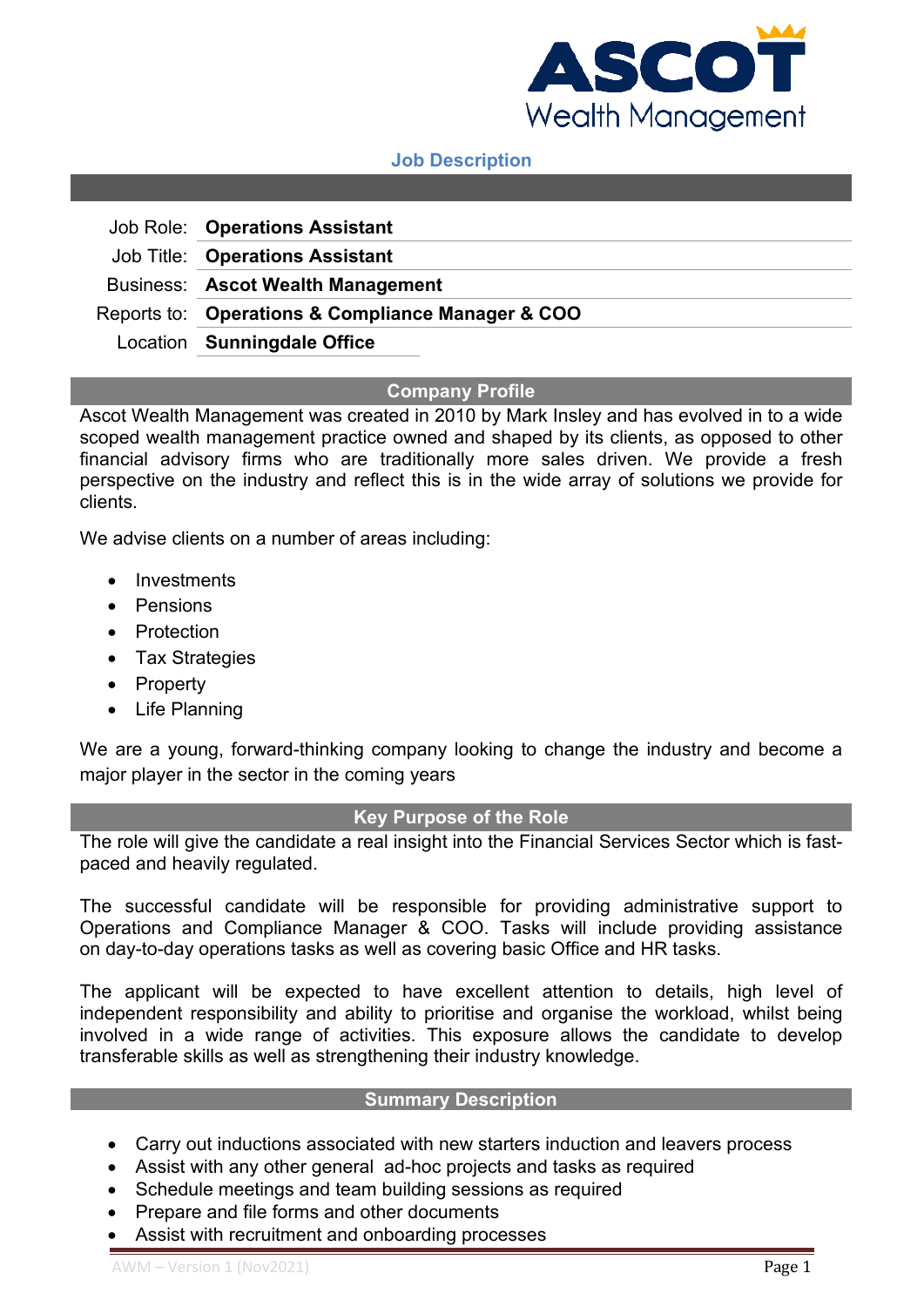

- Update logs and order forms
- Oversee monthly and annual HMRC payroll and accounting duties
- Property Management admin tasks
- Data entry, helping to keep our filing systems up to date
- Multitask across multiple projects as necessary

## **Office duties:**

- Management of office facilities, contractors, maintenance, invoices, petty cash, services, and communication with third parties, including the Landlord
- Maintenance of company-level documentation: contracts, insurances, leases, memberships
- Maintenance of all required office documentation and checks e.g. health and safety/fire risk assessments and associated regular tasks
- Manage IT consultant to fix all IT, printer and telephony issues and maintain office
- Coordination and booking of examinations and other test centre related duties
- Working with accountant/Financial Director to control office spending and manage supplier invoices
- Organisation of meetings and preparation of documentation, presentations, notes, and minutes
- Maintenance of office filing systems

**HR Responsibilities:**

- Assisting with HR and associated staff i.e. Appraisals, bonuses, training, HR software, Onboarding new staff etc.
- Manage the execution of Basic Payroll

# **Essential Skills**

- MS Excel, Word, Gmail
- Previous experience in a similar role
- Knowledge of Xero, Clearbooks represents an advantage or any other accounting software
- Strong attention to detail
- Well organised, reliable

# **Job Standards for Role**

- Additional courses related to the financial sector represent an advantage
- Excellent written and verbal communication skills.
- Outstanding interpersonal skills.
- Willingness to learn
- Flexibility
- Basic bookkeeping understanding to liaise with the company accountant
- Confidence and ability to use initiative but also willing to ask questions if not sure
- It is essential that the candidate is proactive, self-motivated and able to work in a fast paced environment